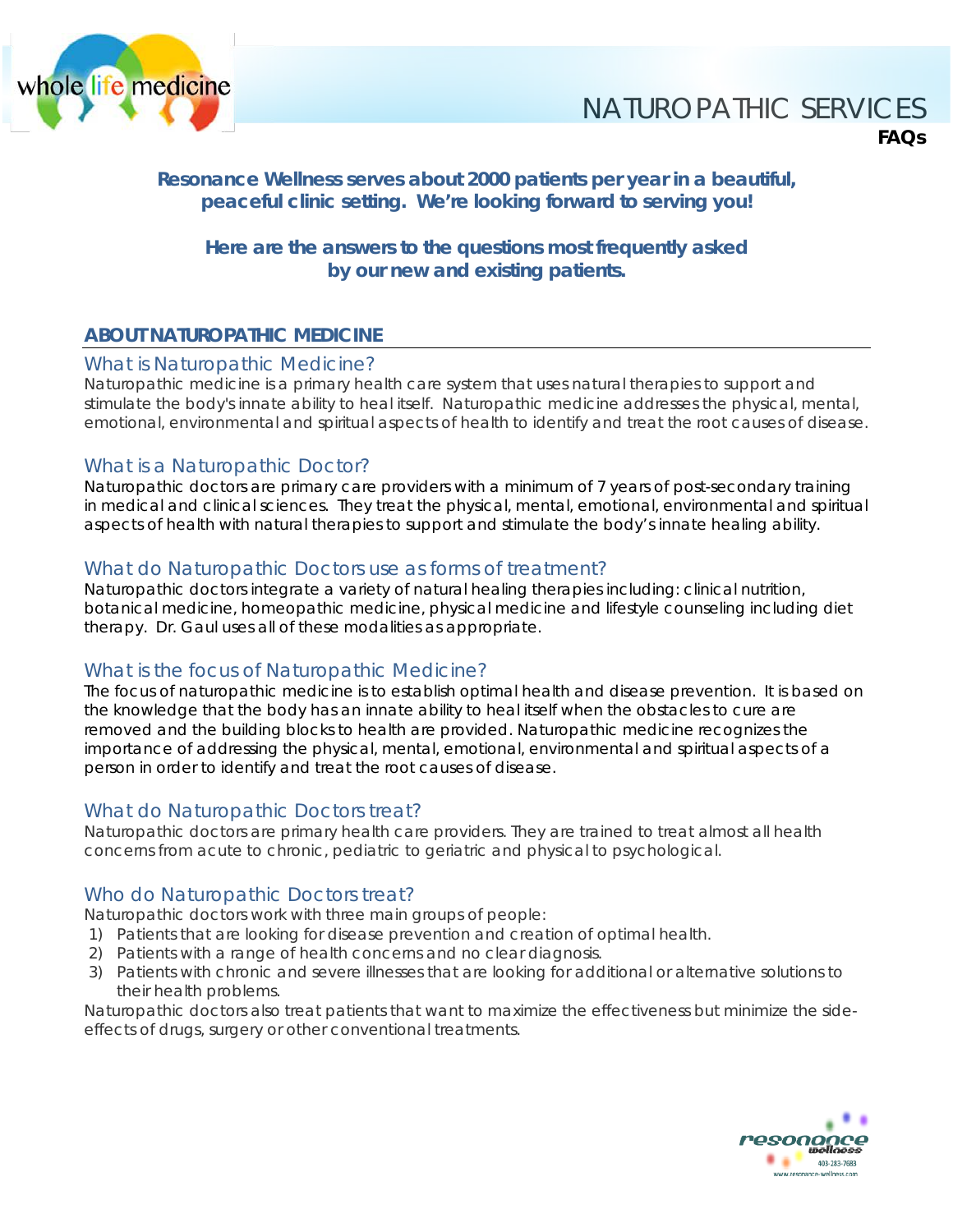

# What diagnostic tools do Naturopathic Doctors use?

The foundation of naturopathic medical diagnosis is a comprehensive patient history, physical exam and the review of medications and appropriate lab tests. Naturopathic Doctors are trained in conventional medical diagnosis as well as extended concepts of diagnosis which are more constitutional in nature.

# **ABOUT THE CLINIC**

# What does the clinic offer?

Naturopathic Medical Care is primary care. Dr. Gaul serves a client base that is multi-generational, from the newborn babies of new families to the palliative care of elderly grandparents. We see patients for acute care when they get ill with a cold, and support them with protocols when they have serious diseases. Over the last two decades, Dr. Gaul has been the supportive ND to thousands of patients just like you.

# What are the clinic visits like?

Your First Office Visit at Resonance Wellness starts with a *Comprehensive Patient Profile* that you fill out and return ahead of time. At your first visit, which is approximately 75 minutes long, the form outlining your present health concerns and your past medical history will be discussed. Your current medications and supplements will be reviewed. Dr. Gaul reviews as much of the information as possible ahead of time, and the visit serves to further clarify what health issues are creating the most problems for you. Dr. Gaul will then evaluate the need for further information from laboratory testing, consider some inoffice testing such as Autonomic Response Testing, do applicable physical exams and prioritize the order with which the concerns you have brought will be addressed.

At the end of the appointment you should have a good idea of what issues are related and how you are going to be able to address symptoms in the short term while you build toward long term resolution and better health. Our plan will outline what is to be done now and what steps we can take over the next 6 months to achieve your treatment goals.

# How often will I follow up?

After an initial visit, 1 to 5 phase plans are recommended depending on the number, severity and previous duration of the health concerns you have brought to us.

We recommend that you follow up after each Phase of a plan for a specific non-acute complaint in 6-8 weeks. So, if you have a 3 Phase plan (this is the average for an adult), we would expect to see you 3 more times in the next 6 months or so, for a Return Office Call (which is 30 minutes long).

# What do you specialize in?

Dr. Gaul, as a naturopathic doctor, is a super-generalist. She's trained to look at everything going on with you and to see how those symptoms and conditions relate to each other and to the main underlying causes of disease.

The term specialist actually refers to an MD that is focused on looking only at one small area, like a nephrologist that specializes in kidney diseases. Specialists are really there for intense disease management and do not usually relate their area of specialty to the rest of your health. Naturopathic doctors may have interest areas that they list. Our doctor helps manage and resolve all types of conditions and attend to everything from acute care for kids to palliative care in cancer.

# What is the cost of a naturopathic visit?

The consultation fee for visits can be found on our current Fee Schedule. The fees for an appointment with Dr. Gaul include a comprehensive patient history, physical exam and the review of medications

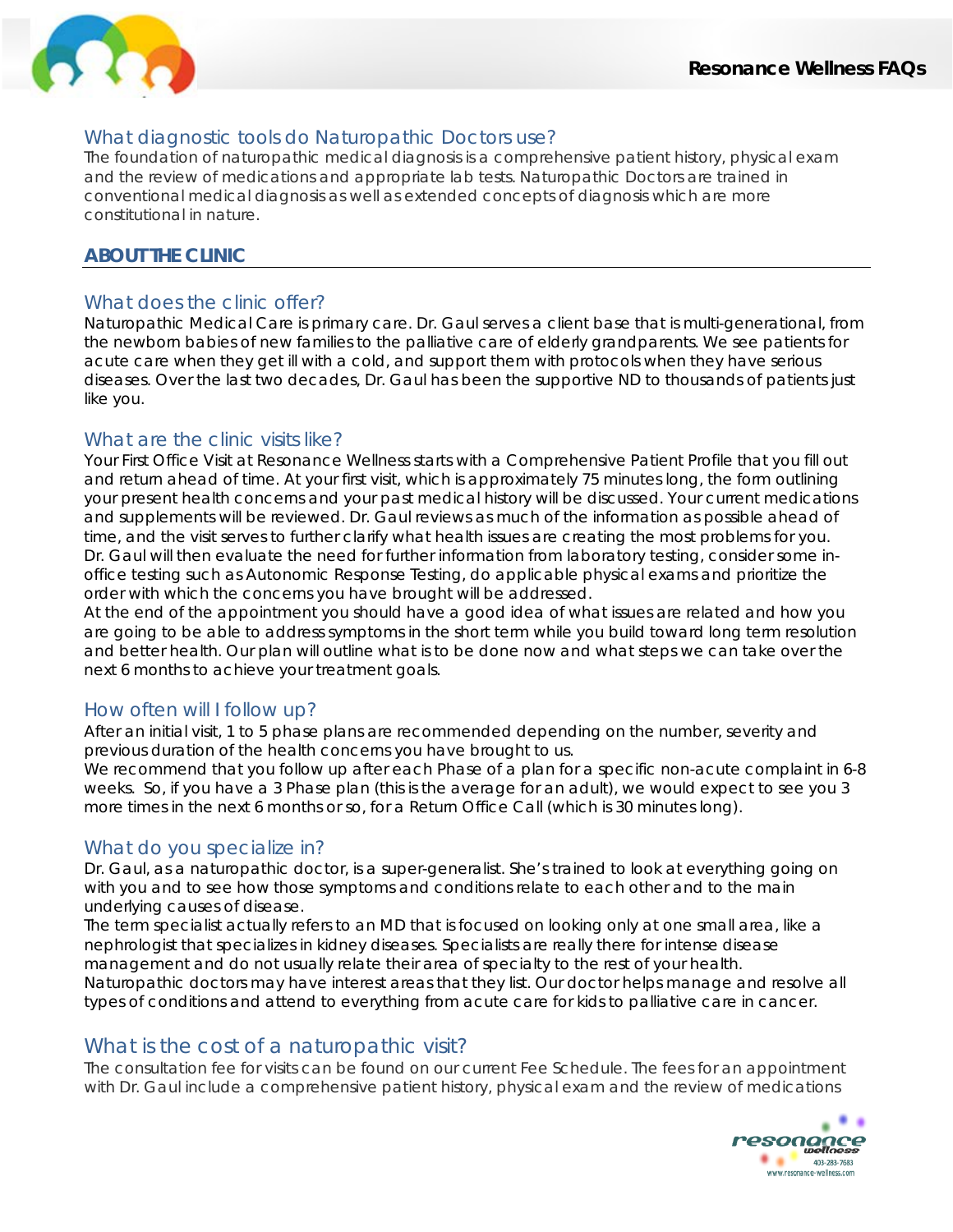

and lab testing you have already performed. Additional lab tests, supplements and further evaluations are billed separately. The cost varies depending on the test or supplement.

# **QUESTIONS FOR THE DOCTOR**

# I have some questions for the doctor. Can she call me or email me?

We have several options for seeking advice:

If you have a question regarding a current treatment plan (from the last 8 weeks) that you have received from us, the front desk staff member will either answer the question for you if they know the answer, or take down your question and call you back after relaying the question to Dr. Gaul. The front desk staff receives your emails directly, and will also give the known answers to questions right away and ask the doctor if they don't know the answer.

If answering the question would take considerably more time or more information from the patient in order to answer properly, we offer paid phone consults that are booked into the schedule. This is often a great way to get questions answered directly by the doctor at a mutually agreeable time.

If you have in-depth questions, or if you are experiencing symptoms, it may be better to either come in for an office visit or book a phone consult. This is the most efficient way for Dr. Gaul to directly answer any questions.

You will find our office efficient at returning messages, keeping in mind that we have thousands of patients! We appreciate working with you to find the most efficient communication methods for your needs.

# How do I get advice about acute illness?

We have 2 fifteen minute appointments per day Monday through Friday for acute situations or if we need to take a quick look at your condition. These are available on a first-come, first-served basis. If you are not feeling well, calling us in the morning provides a better chance for you to be seen. We reserve the right to use these spots at the doctor's discretion. When placing a call regarding an acute illness, provide the front desk staff with as much detail as possible so that we may fit you in according to need.

# Can I page the doctor at any time?

We have an emergency pager service because sometimes talking to Dr. Gaul for 5 minutes saves you from spending 8 hours in the emergency room waiting for evaluation.

The pager is to be used for emergencies outside of office hours by current clients only (having had an office visit in the last 18 months).

An emergency is any acute illness or situation for which you would consider emergency room care. Fevers, vomiting, pain, injury, children's illnesses -- all of these are considered emergencies.

You will be billed for non-emergent pager calls. We reserve the right to discontinue pager service at any time for individuals repeatedly abusing the privilege.

Dr. Gaul carries her pager at all times, although she is sometimes out of cellular range. On weekends, if in the mountains, the pager is checked when back in range.

# Do we do laboratory testing?

Yes, Dr. Gaul can order both standard bloodwork and specialty testing of various types.

If you don't want to pay for lab work privately, we suggest visiting your family doctor for standard bloodwork. Our office can then request copies of the tests performed.

There are then a number of specialty lab tests that your family doctor doesn't do that we often perform like food intolerance tests, hormone tests and profiles for more specific risks like heart disease. We also do tests to evaluate the risk of certain types of disease that you might have a family history for.

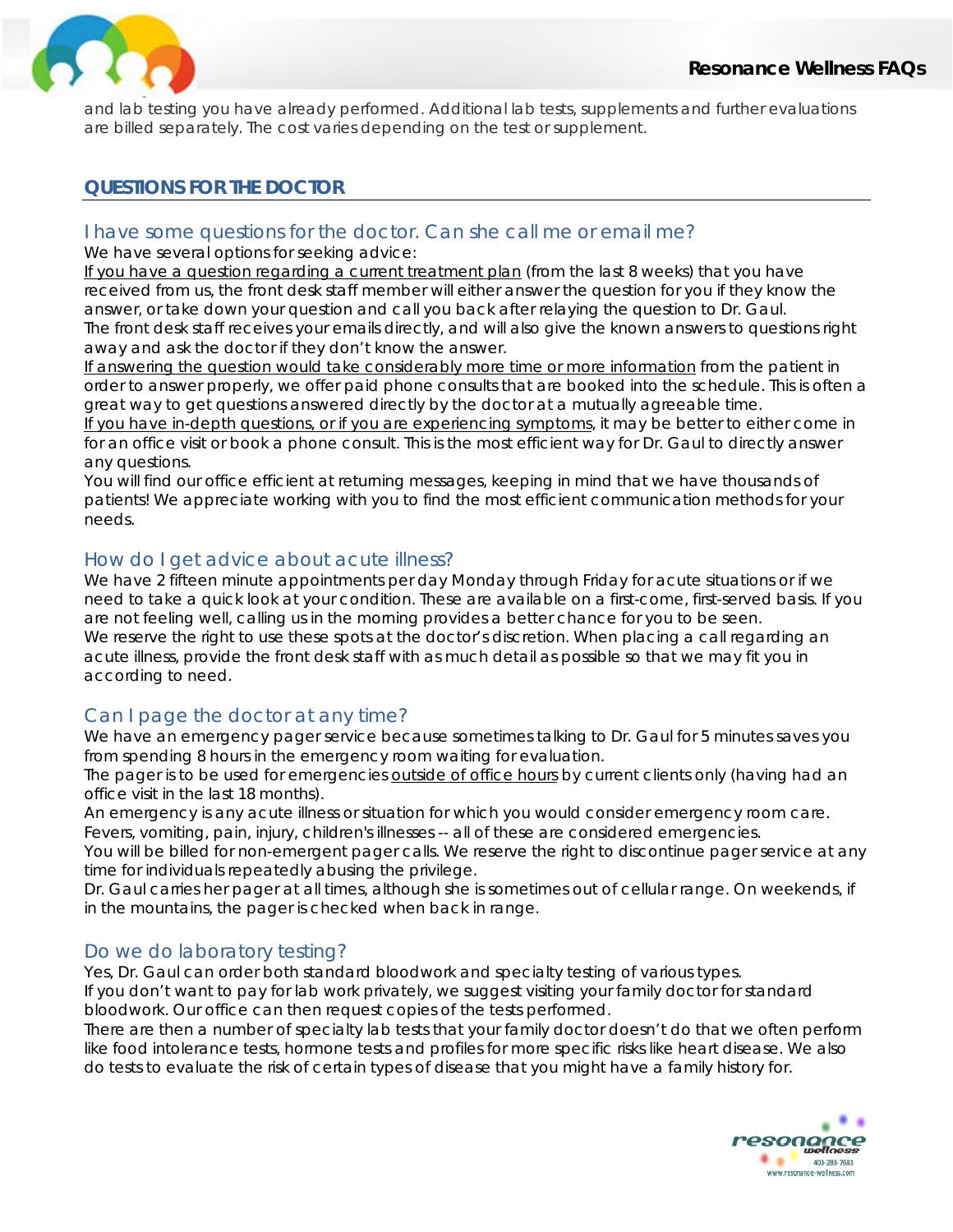

# Do you do allergy testing?

We use blood testing for immunoglobulins to help identify food allergies and food intolerances. The panels that we use allow us to test for many potential triggers at a time. The allergists in town use the same type of test, but they typically do not test more than around 6 antigens at a time at most, while we tend to do 100 at the minimum.

The scratch testing that is done by an allergist is useful for identifying environmental allergies and things to which you may be anaphylactic. We use a blood test instead.

We also test for celiac disease separately. This is a special type of gluten reaction.

Not everyone that has a reaction to a food will actually be allergic. There are many ways that the body can have difficulties with a food exposure. Dr. Gaul will be able to suggest tests that may lead to further insight for you!

# **ABOUT INSURANCE**

# Is naturopathic care covered by Alberta Health Care?

At this time Naturopathic Medicine is not covered by Alberta Health Care. Many extended insurance plans will cover at least part of the visit cost, either by percentage or up to a capped limit per year. Insurance companies usually do not cover the costs of supplements, homeopathics, or herbal remedies. Check with the administrator of your benefits plan to check the amount/type of coverage you get.

# Can I put my mom under my name so she gets covered under my insurance?

No. Each patient must have a patient record and that patient must be billed under their own name. Parents are responsible for submitting dependent children under their insurance. To bill under another name is considered insurance fraud.

# Do you direct bill?

Resonance Wellness does not direct bill. Each receipt that you get from us has all the details that your insurer needs to reimburse you.

# Can I claim naturopathic appointments or remedies on income tax?

If you are self-employed, you may utilize a health trust to cover these types of expenses. If you have a chronic health condition and you spend a great deal on health care over and above what is provided to you through Alberta Health, you may be able to claim medical expenses. Consult a tax accountant for more details pertinent to your situation.

# **ABOUT SCHEDULING**

# How can I get in sooner for a visit?

Our appointments are generally first come, first served basis. We do maintain a cancellation list. We also have helpful staff that can make sure that you get an appointment as quickly as possible, especially if you call early in the day for a same day appointment.

# How do I know how much time to book?

A standard return visit is 30 minutes. However, we do use shorter times for quick follow ups and acute illness, and longer times (45-60 minutes) as needed for patients with lots of questions! Our staff can help you determine how much time you need.